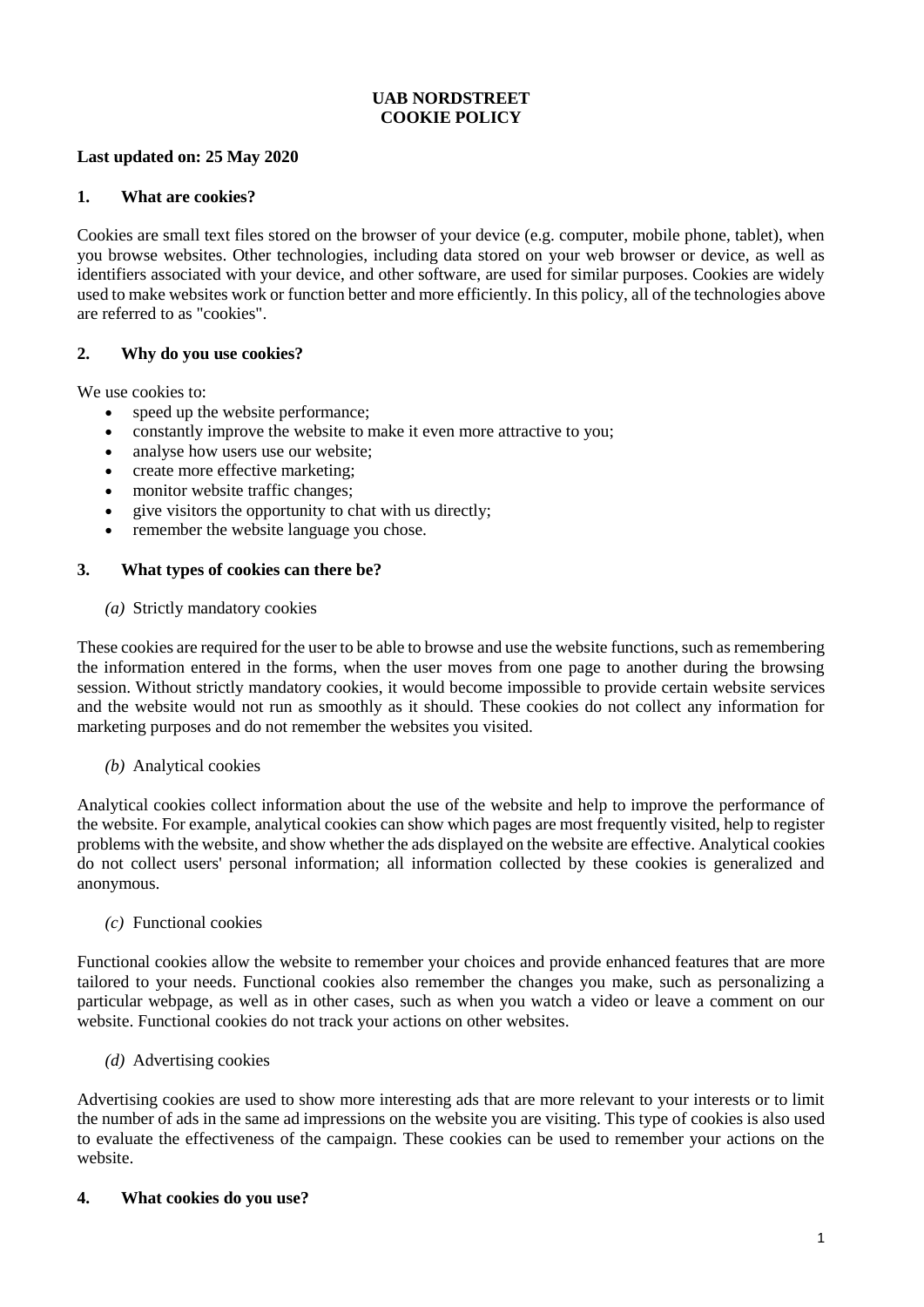We use the following cookies:

| <b>COOKIE</b><br><b>CATEGORY</b> | <b>COOKIE NAME</b>            | <b>COOKIE</b><br><b>VALIDITY</b>         | <b>COOKIE PURPOSE</b>                                                                                                                                                    |
|----------------------------------|-------------------------------|------------------------------------------|--------------------------------------------------------------------------------------------------------------------------------------------------------------------------|
| Strictly mandatory<br>cookies    | <b>PHPSESSID</b>              | Until the end of the<br>browsing session | To support a visitor session.                                                                                                                                            |
|                                  | locale                        | 1 year                                   | To remember the website language<br>selected by the website visitor                                                                                                      |
|                                  | ns_consent                    | 1 year                                   | To remember visitor cookie consent<br>settings.                                                                                                                          |
| Analytical cookies               | $_{insp\_det}$                | Until the end of the<br>browsing session | These cookies are used to track and<br>record visitor actions (mouse motion) on<br>our website. Cookies can only collect<br>data about your IP address.                  |
|                                  | _insp_norec_sess              | 1 year                                   |                                                                                                                                                                          |
|                                  | $\ln$ p=nv                    | 1 year                                   |                                                                                                                                                                          |
|                                  | $\lfloor$ insp $\lfloor$ slim | 1 year                                   |                                                                                                                                                                          |
|                                  | _insp_targlpt                 | 1 year                                   |                                                                                                                                                                          |
|                                  | _insp_targlpu                 | 1 year                                   |                                                                                                                                                                          |
|                                  | _insp_wid                     | 1 year                                   |                                                                                                                                                                          |
|                                  | $g$ a                         | 2 years                                  | These cookies are a part of the Google<br>Analytics system. Cookies are used to                                                                                          |
|                                  | _gat_gtag_UA-xxx              | 1 minute                                 | distinguish unique users by assigning a<br>randomly generated number to a                                                                                                |
|                                  | _gid                          | 1 day                                    | customer identifier. It is included in each<br>website request and used to analyse the<br>website traffic, as well as to calculate the<br>session and campaign data.     |
| <b>Functional cookies</b>        | TawkConnectionTime            | Until the end of the<br>browsing session | Cookies are intended to support the<br>direct chat service. These cookies<br>remember the end user in order to<br>history of previous<br>determine the<br>conversations. |
|                                  | TawkCookie                    |                                          |                                                                                                                                                                          |
|                                  | Tawk_xxxxx                    |                                          |                                                                                                                                                                          |
|                                  | SS                            |                                          |                                                                                                                                                                          |
|                                  | tawkUUID                      |                                          |                                                                                                                                                                          |
|                                  | _tawkuuid                     | 6 months                                 |                                                                                                                                                                          |
| Advertising cookies              | fr                            | 3 months                                 |                                                                                                                                                                          |